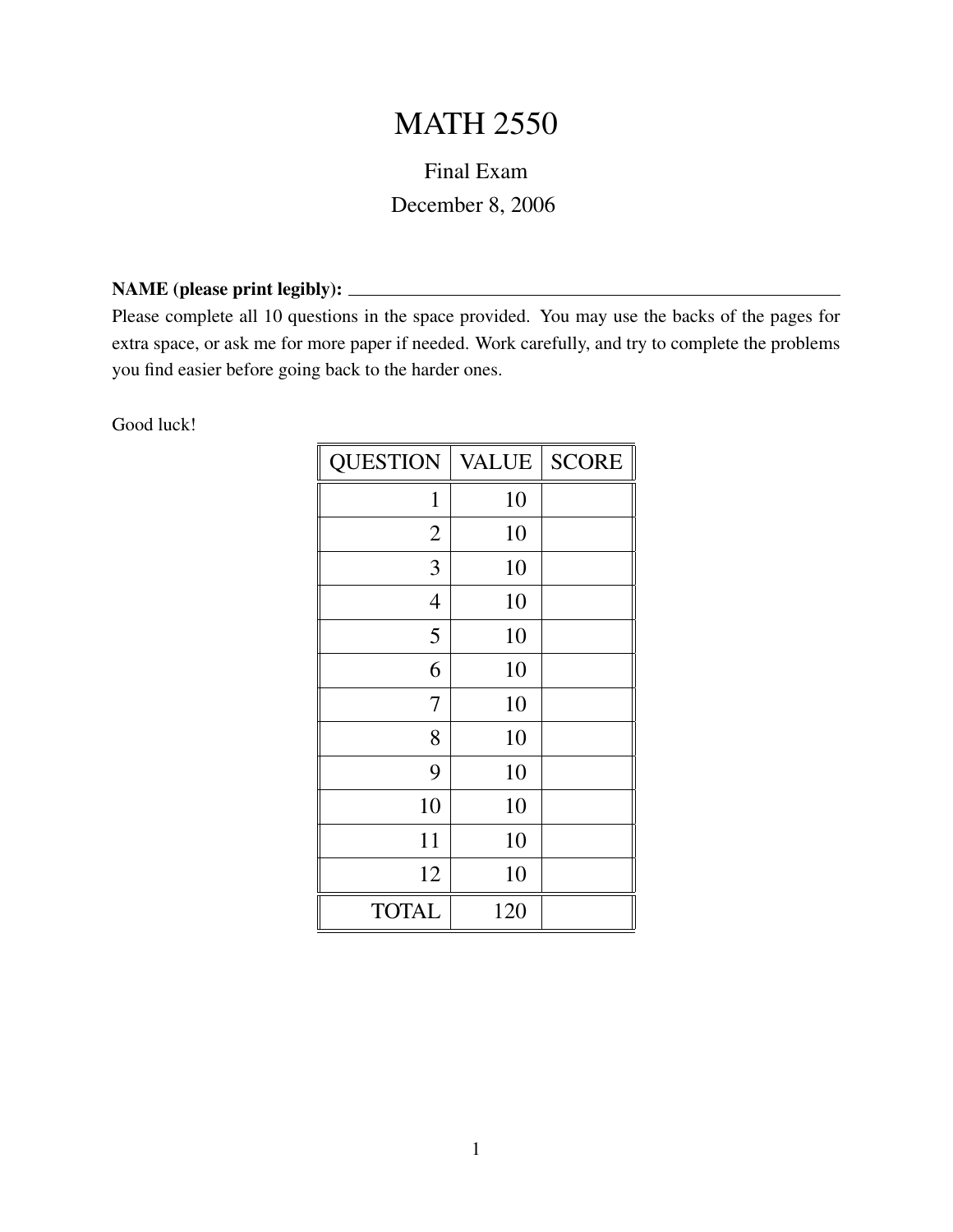**1. (10 points)** Two curves  $f(t)$  and  $g(t)$  are given by

$$
f(t) = \frac{\sqrt{2}}{2}(\cos t, \sin t, t)
$$
 and  $g(t) = \left(\frac{1}{2}t^2, \frac{2\sqrt{2}}{3}t^{3/2}, t\right)$ .

(Sorry about the weird-looking coefficients!) where  $t$  ranges from 0 to 10. Which curve is longer?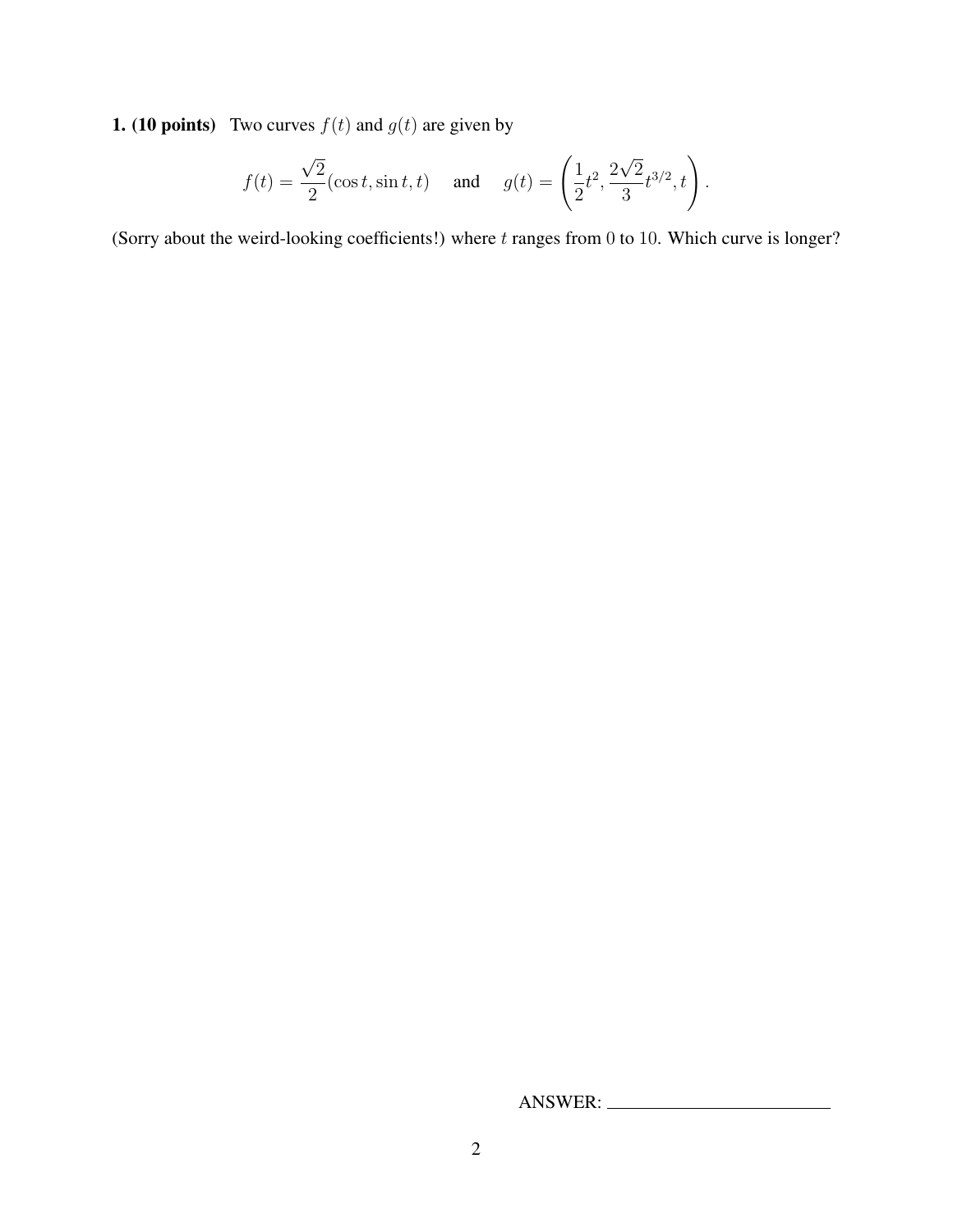**2.** (10 points) A function  $f(x, y)$  has the gradient vector  $\nabla f = (3, 4)$  at the point  $(0, 0)$ . What is the directional derivative of  $f$  in the direction  $(1, 4)$ ?

ANSWER:

Find a direction  $\vec{v}$  in which the directional derivative of f is equal to zero.

ANSWER:

Find the unit vector  $\vec{v}$  in which the directional derivative of f is least.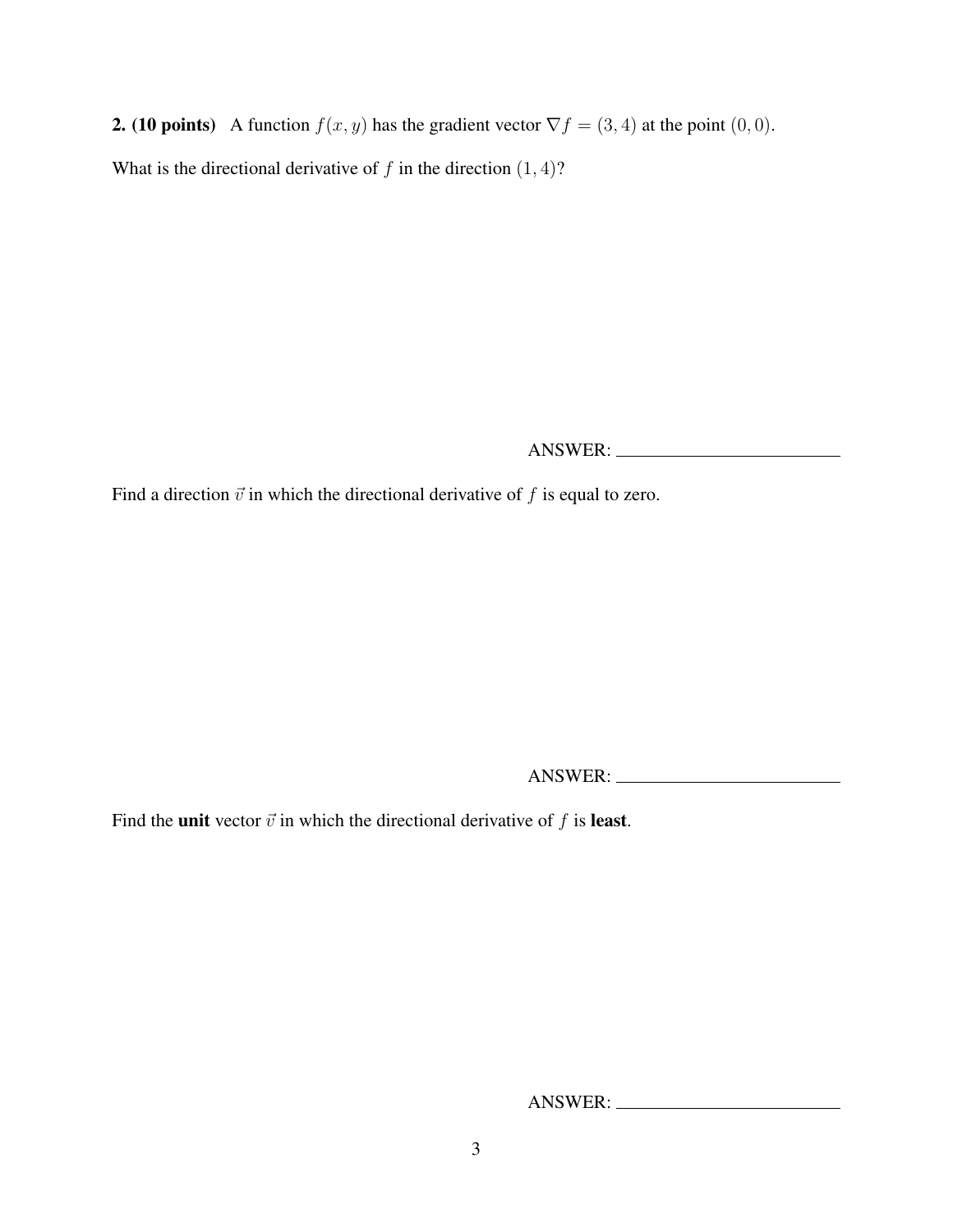**3. (10 points)** Find the partial  $\frac{\partial^2}{\partial x \partial y} xy \sin(x+y)$ .

ANSWER:

The mixed partial  $\frac{\partial^5}{\partial x^2 \partial y^3} = \frac{\partial^5}{\partial y^3 \partial y^3}$  $\frac{\partial^9}{\partial y^3 \partial x^2}$  is zero for the following functions. Is is easier to show this by differentiating first with respect to  $x$  or differentiating first with respect to  $y$ ?

| 1. $xe^{y^2}$                  |                     |
|--------------------------------|---------------------|
| 2. $x^2 + 5xy + \sin x + 7e^x$ | ANSWER: ___________ |
| 3. $y^2x^4e^x + 2$             | ANSWER: _________   |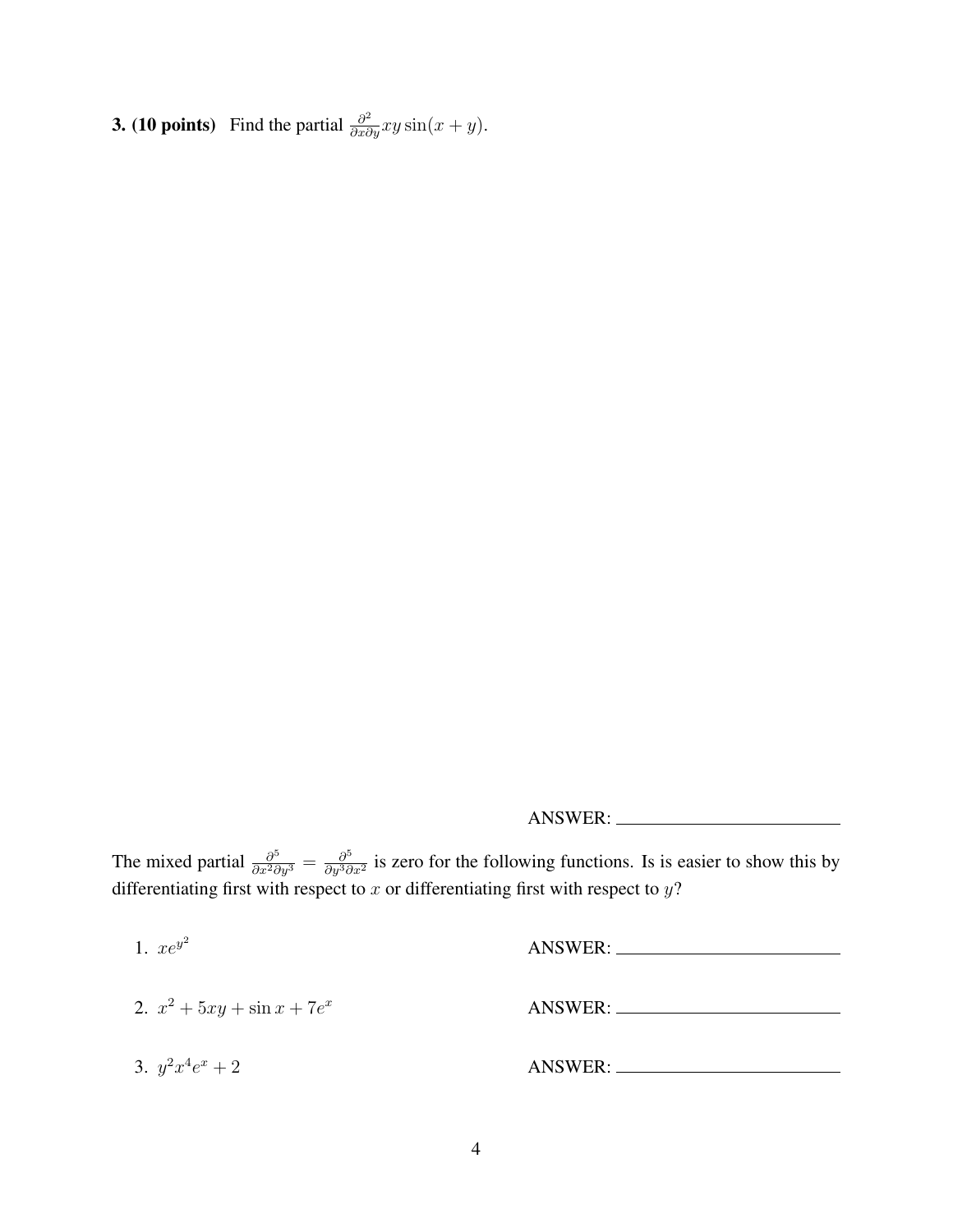**4.** (10 points) Find three real numbers  $a$ ,  $b$ , and  $c$  with sum equal to 9 so that the sum of their squares is as small as possible.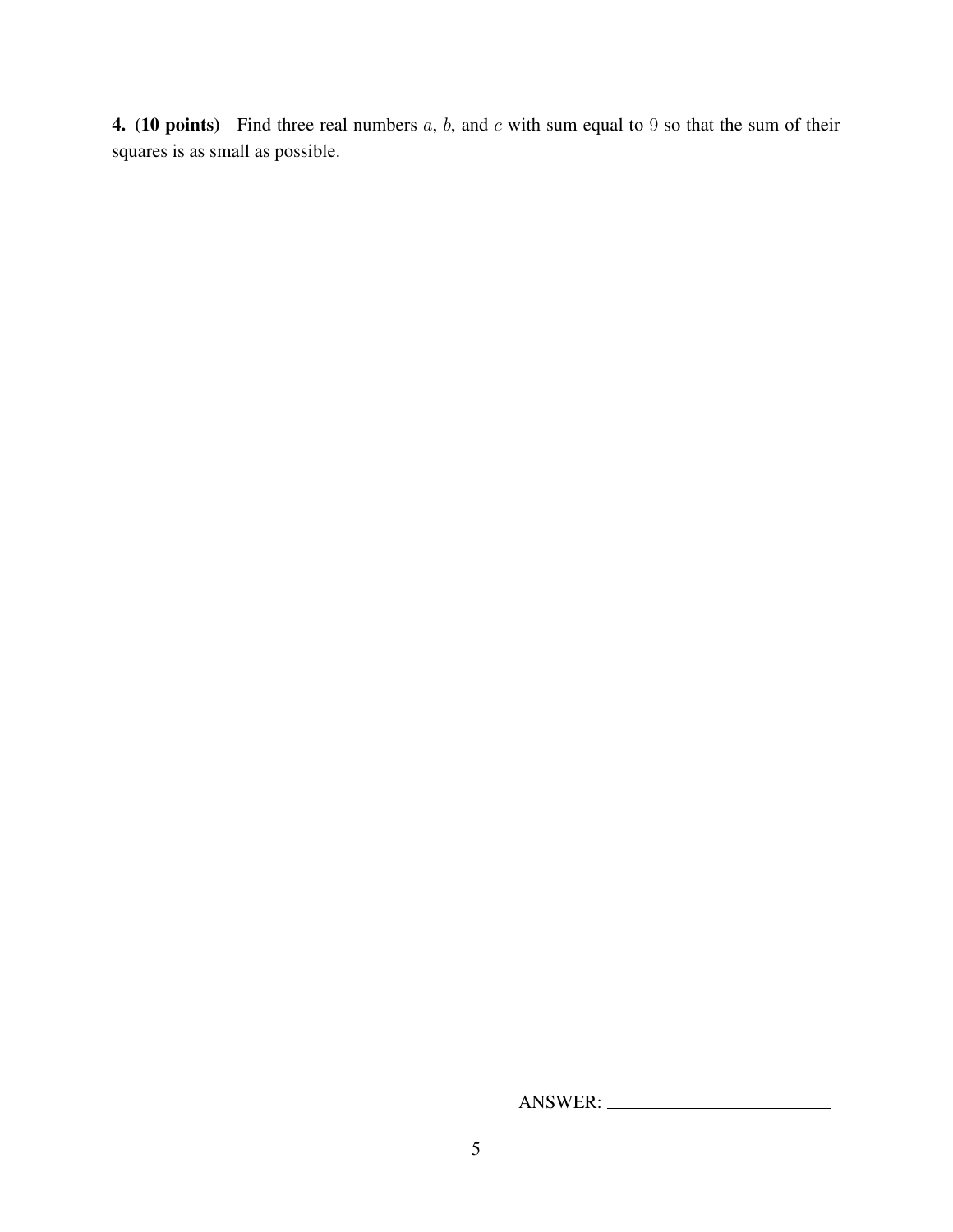**5. (10 points)** The vector field  $V$  is given by

$$
V = (x\cos(x^2 + y^2 + z^2), y\cos(x^2 + y^2 + z^2), z\cos(x^2 + y^2 + z^2)).
$$

Use any method to compute the work integral

$$
\int V \cdot \mathrm{d} s
$$

over the curve  $r(t) = (t^2,$ √  $(2t, 1)$  from  $t = 0$  to  $t = 5$ .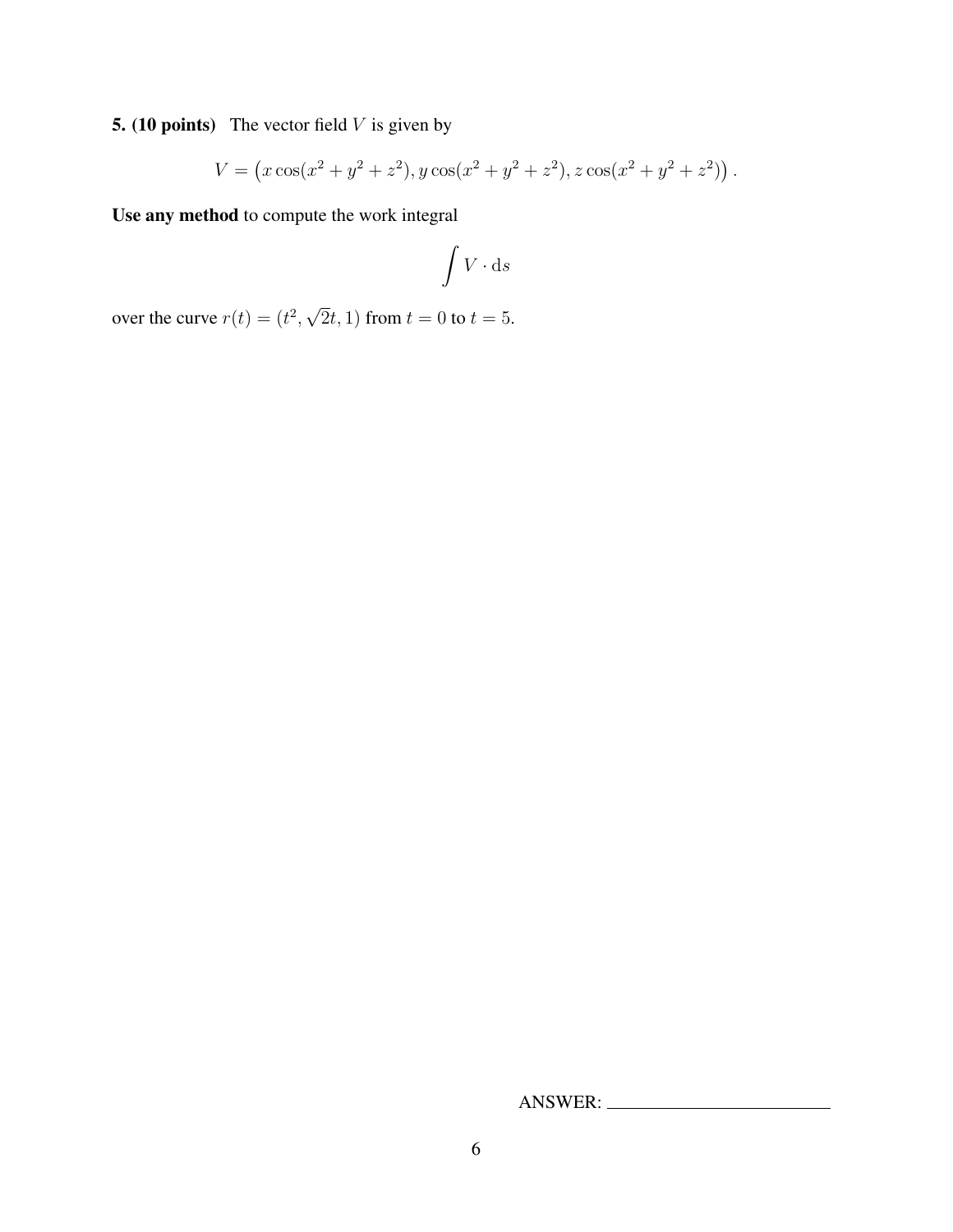6. (10 points) Calculate the counterclockwise circulation integral

$$
\int (y^2, x^2) \cdot ds
$$

around the triangle with vertices  $(0, 0)$ ,  $(1, 0)$  and  $(1, 1)$ .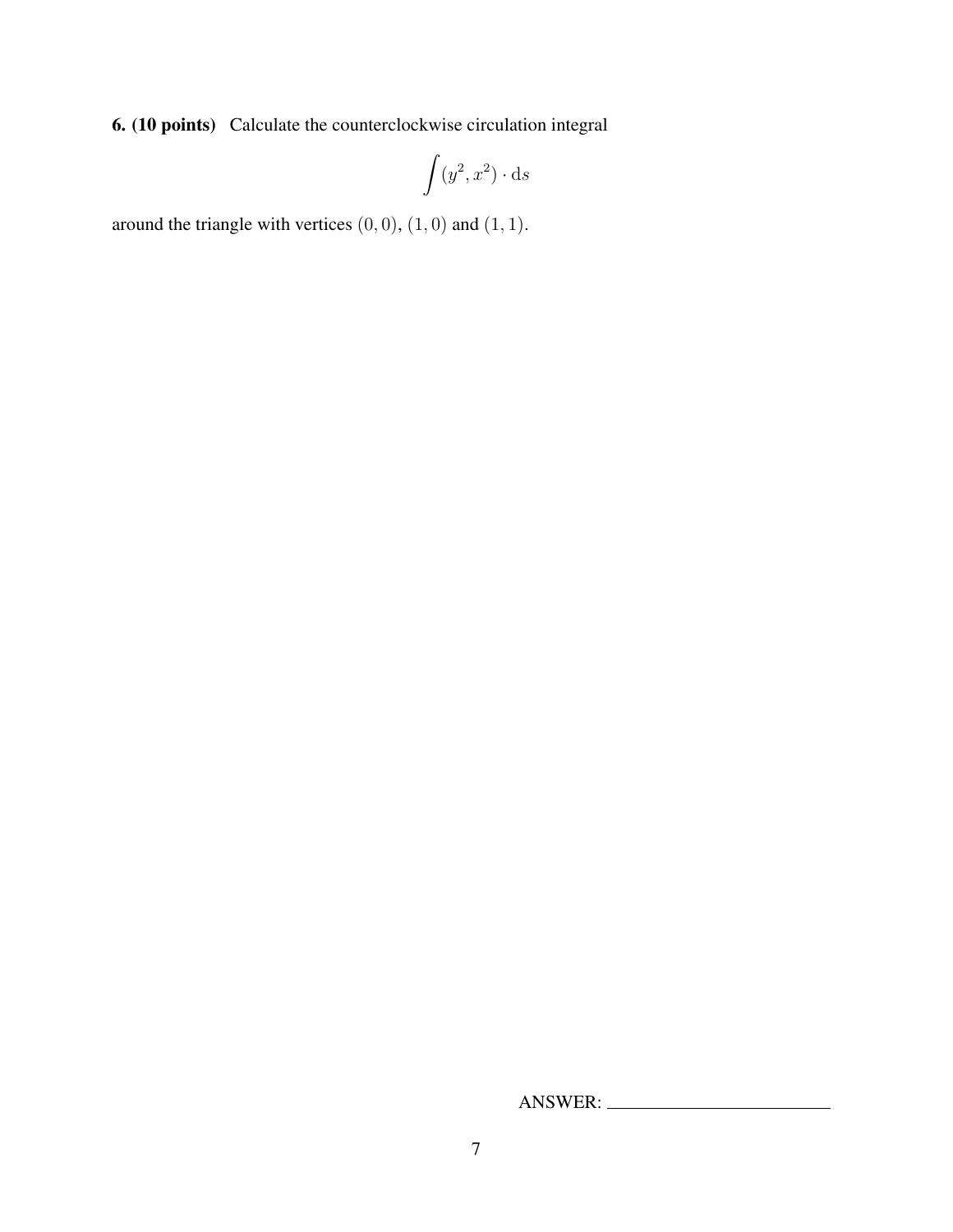7. (10 points) One of the three vector fields below is the gradient of a function. Which one? And what function?

- 1.  $V = (xy, xy)$
- 2.  $W = (y \sin x, y \cos x)$
- 3.  $X = (y, x)$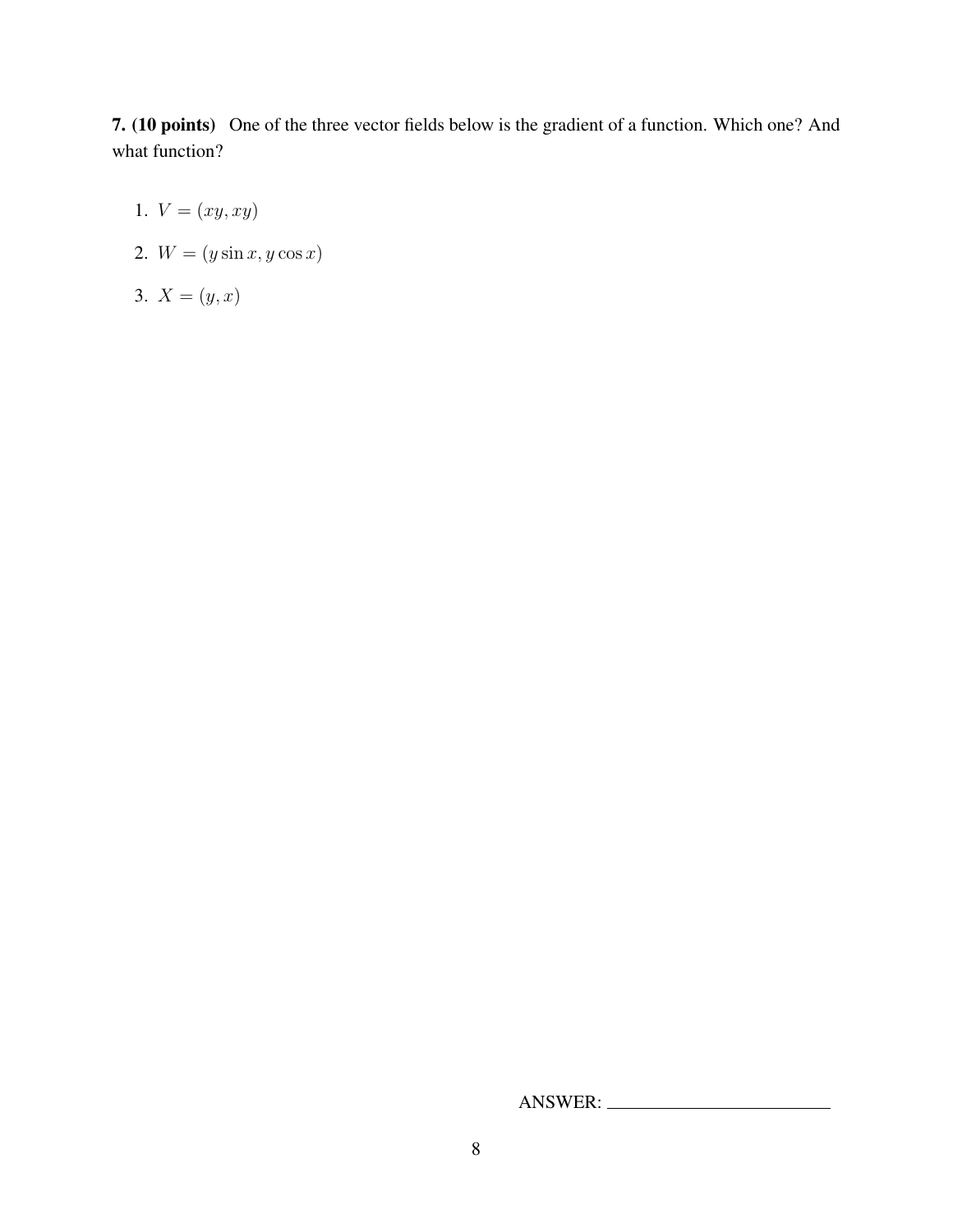**8. (10 points)** A function  $f$  obeys the equation

$$
\frac{\partial^2}{\partial x^2}f + \frac{\partial^2}{\partial y^2}f = 0.
$$

on the interior of the circle of radius 1. Find the counterclockwise circulation integral around the circle of radius 1

$$
\int \left(\frac{\partial f}{\partial y}, -\frac{\partial f}{\partial x}\right) \cdot ds
$$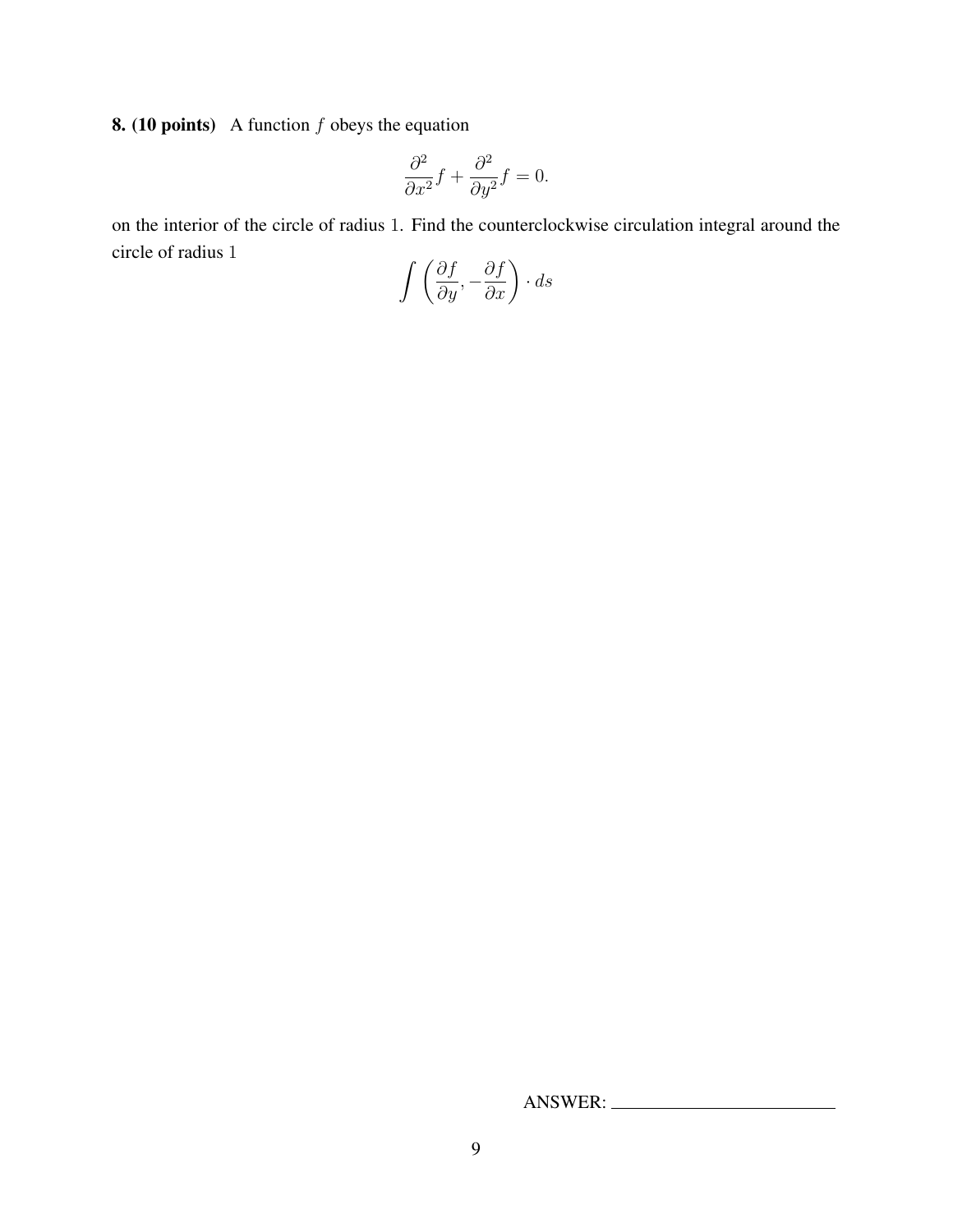9. (10 points) Find the area of the portion of the helical surface

$$
r(u, v) = (u \cos v, u \sin v, u)
$$

with u between 0 and 1 and v between 0 and  $2\pi$ .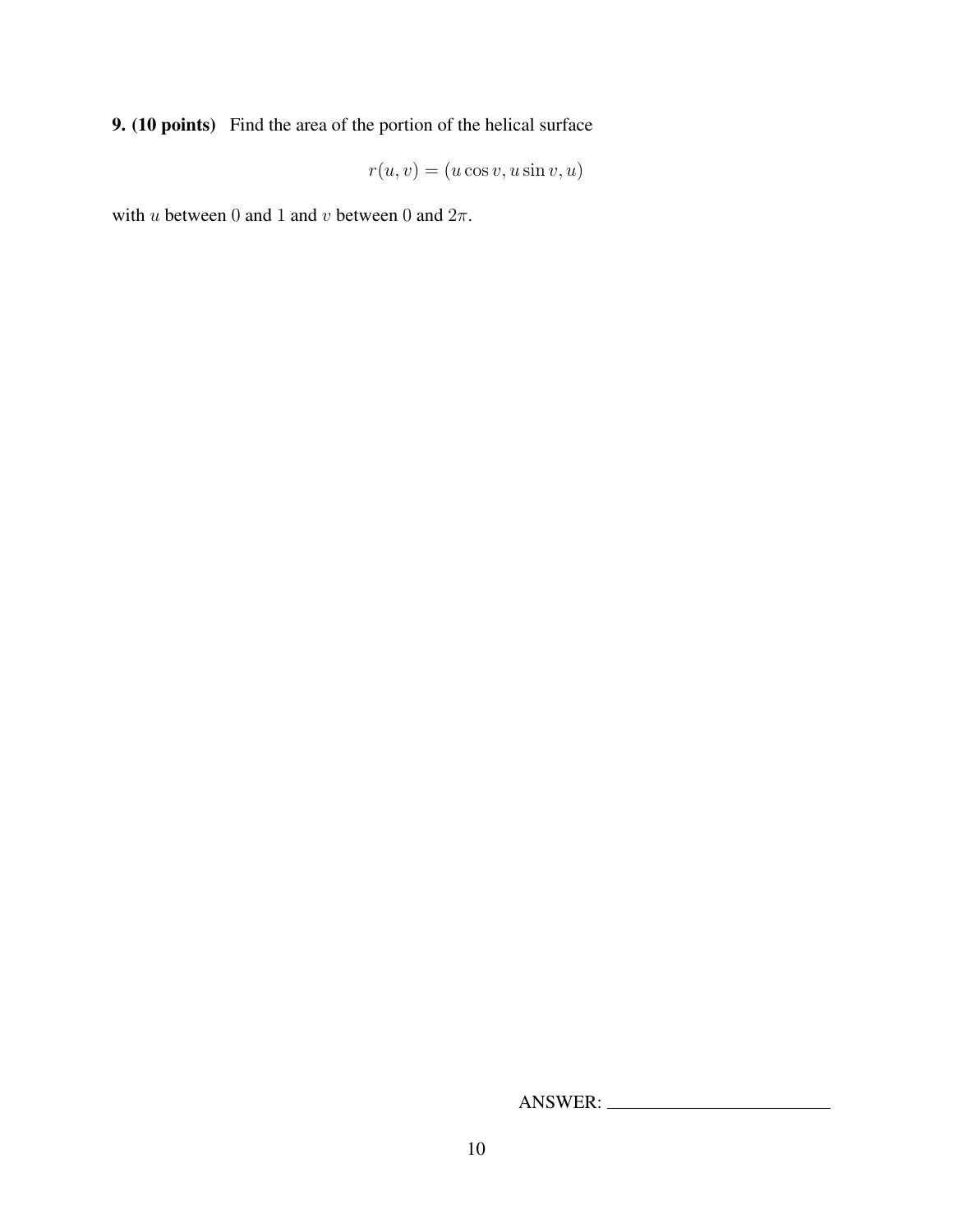10. (10 points) Suppose that R is a region in space with outward pointing normal  $\vec{n}$ . Explain why the volume of  $R$  can be computed with the surface integral

Volume(R) = 
$$
\frac{1}{3} \iint_{\partial R} (x, y, z) \cdot n \, dA.
$$

Then use this formula to derive an equation for the volume of the sphere of radius r.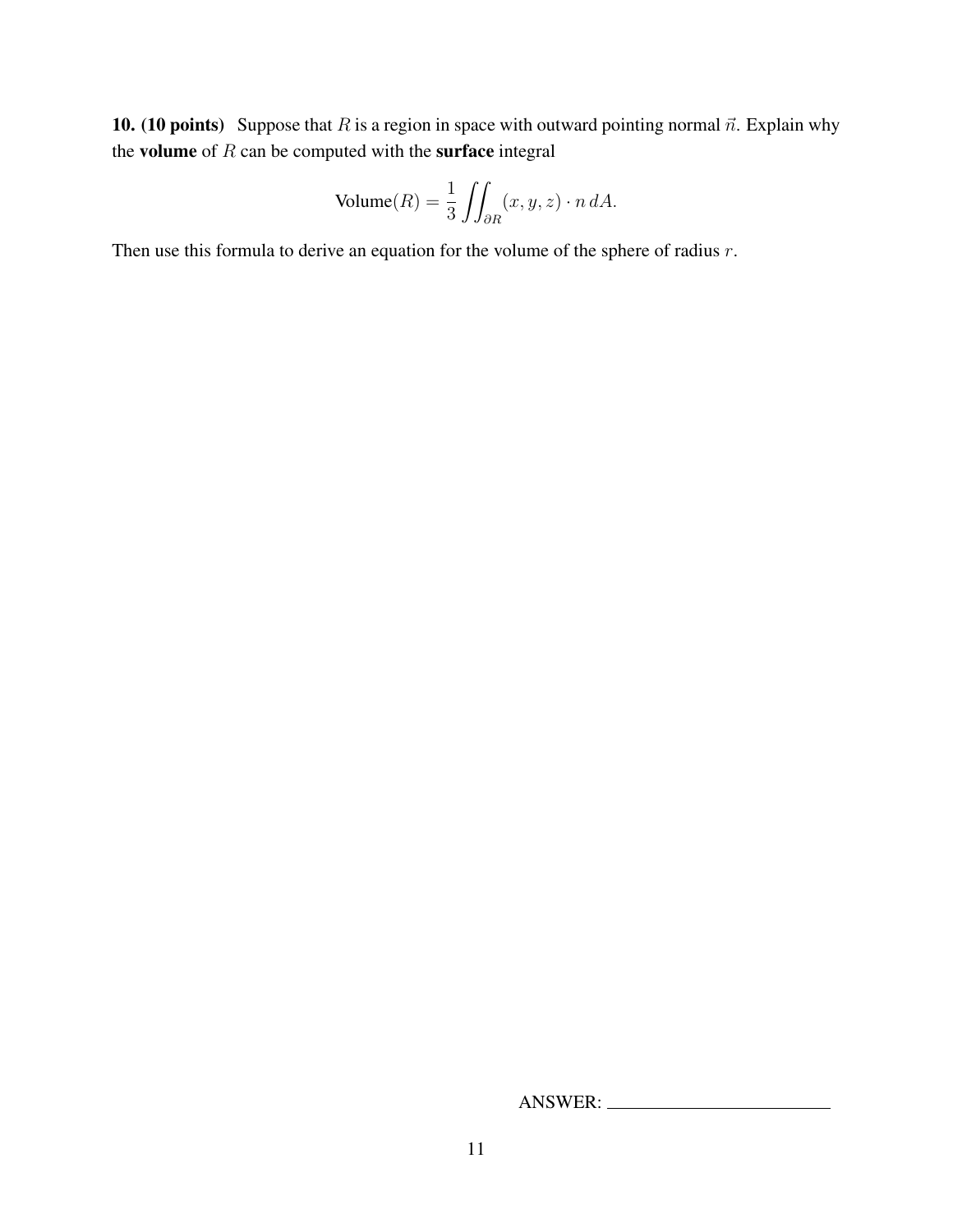11. (10 points) [Challenge Problem] The polar moment of a region  $R$  in the plane is the integral

$$
\int_R x^2 + y^2 dA
$$

A triangle in the plane has vertices  $(0, 0)$ ,  $(a, 0)$  and  $(a, 1/a)$ . Find the value of a which minimizes the polar moment.